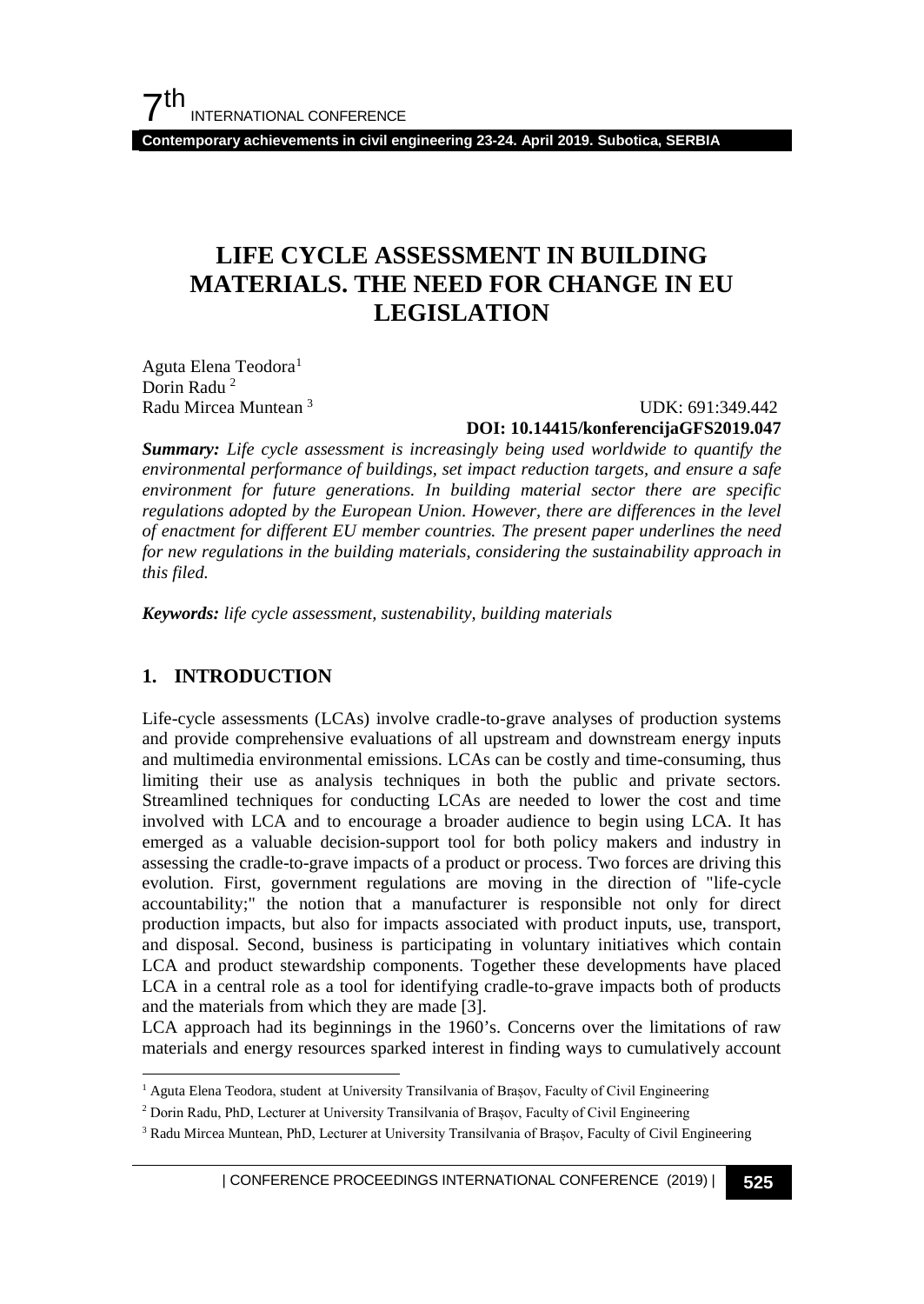# $\overline{\phantom{a}}$ . МЕЂУНАРОДНА КОНФЕРЕНЦИЈА

#### **Савремена достигнућа у грађевинарству 23-24. април 2019. Суботица, СРБИЈА**

for energy use and to project future resource supplies and use. In one of the first publications of its kind, Harold Smith, reported his calculation of cumulative energy requirements for the production of chemical intermediates and products at the World Energy Conference in 1963 [1].

From 1975 through the early 1980's, as interest in these comprehensive studies waned because of the fading influence of the oil crisis, environmental concerns shifted to issues of hazardous and household waste management. However, throughout this time, life cycle inventory analysis continued to be conducted and the methodology improved through a slow stream of about two studies per year, most of which focused on energy requirements

When solid waste became a worldwide issue in 1988, LCA again emerged as a tool for analysing environmental problems. As interest in all areas affecting resources and the environment grows, the methodology for LCA is again being improved. A broad base of consultants and researchers across the globe has been further refining and expanding the methodology. The need to move beyond the inventory to impact assessment has brought LCA methodology to another point of evolution (SETAC 1991; SETAC 1993; SETAC 1997).

Between 1997 and 2002 after some developments that took place to the 14000 series the LCA methodology was standardized in the International Standard Organization(ISO)." [2]. The publication of these first international standards of LCA was an important milestone for the application of LCA and an essential step to consolidate procedures and methods.

### **2. LIFE CYCLE ASSESSMENT LEGISLATION IN EUROPEAN UNION**

International standards for LCA were developed since the 90's as part of the ISO 14000 family of environmental management standards.

ISO 14040 2006 and ISO 14044 2006 are the core standards of LCA that are still valid today. The current ISO 14040 is a framework and guidance standard, while ISO 14044 contains all technical requirements and guidelines on these. Therefore, ISO 14040 provides a more general, introductory reading of the concept and outline of LCA including its principles. For the LCA practitioner, ISO 14044 is the operational document including all requirements for ISO compliant LCA studies. This section is by no means able to replace reading the actual standard documents. It is rather intended to give a flavor of the key features of the standards and supposed to proselytize those who so far resisted the core standards of LCA.

According with ISO 14040 there are four linked components of LCA [3] [2]:

*Goal definition and scoping*: identifying the LCA's purpose and the expected products of the study, and determining the boundaries (what is and is not included in the study) and assumptions based upon the goal definition;

*Life-cycle inventory*: quantifying the energy and raw material inputs and environmental releases associated with each stage of production;

*Impact analysis*: assessing the impacts on human health and the environment associated with energy and raw material inputs and environmental releases quantified by the inventory;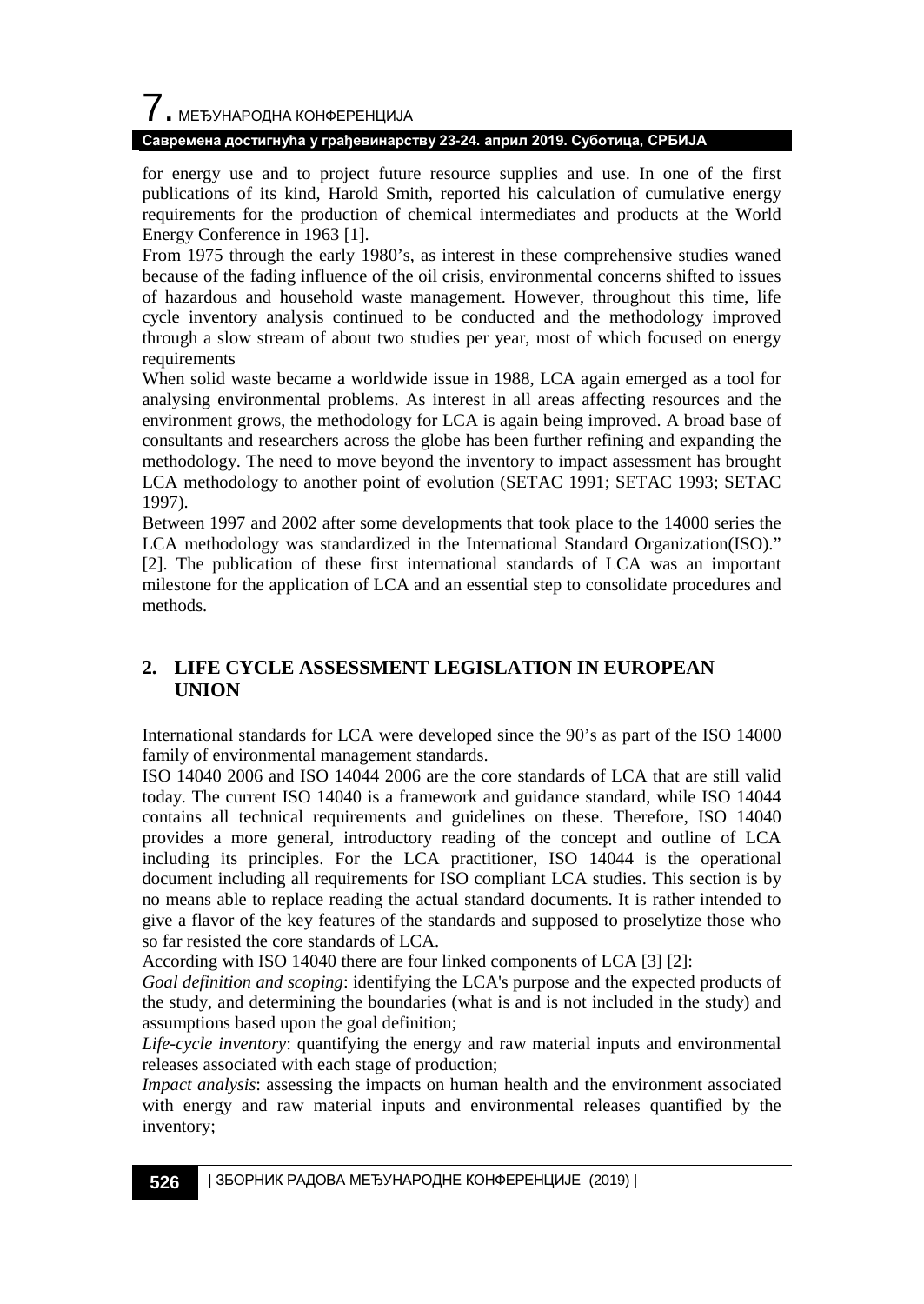**Contemporary achievements in civil engineering 23-24. April 2019. Subotica, SERBIA**



*Figure.1 - LCA stages under the ISO 14040 guidelines [5]*

*Improvement analysis*: evaluating opportunities to reduce energy, material inputs, or environmental impacts at each stage of the product life-cycle.

LCA helps decision-makers select the product, process, or technology that results in the least impact to the environment. This information can be used with other factors, such as cost and performance data to find optimal solutions. LCA identifies the transfer of environmental impacts from one media to another (for instance: a new process may lower air emissions, but creates more wastewater, etc.) and between different lifecycle stages. The diagram in figure 2 illustrates the main lifecycle stages to be considered in the life cycle assessment.



*Figure 2 - Main stages and typical inflows and outflows considered in lifecycle assessment [4]*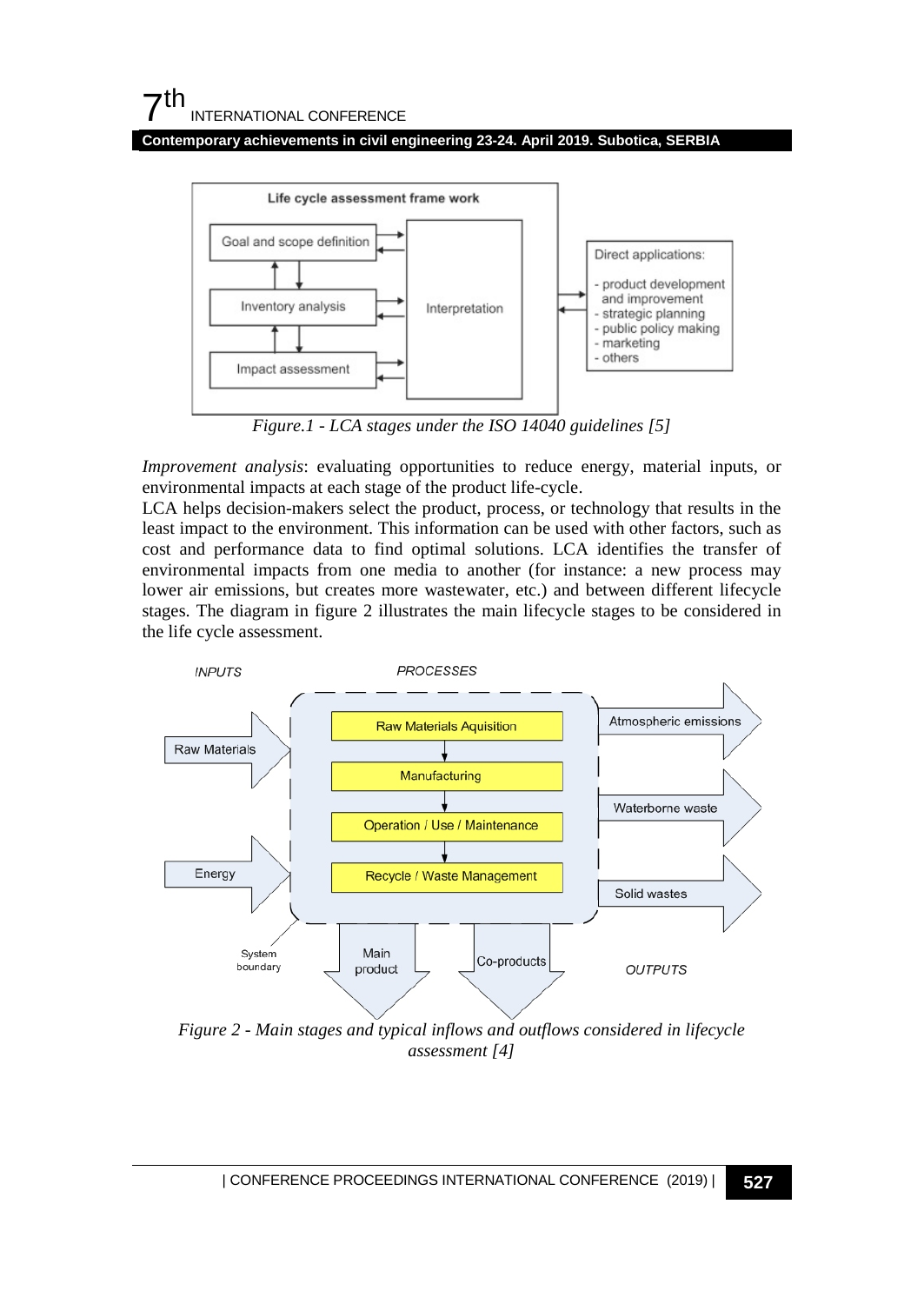# $\overline{\phantom{a}}$ . МЕЂУНАРОДНА КОНФЕРЕНЦИЈА

#### **Савремена достигнућа у грађевинарству 23-24. април 2019. Суботица, СРБИЈА**

Life cycle assessment in European Union is applied according to the following standards/normatives:

• EN ISO 14021:2016 Environmental labels and declarations -Self-declared environmental claims (Type II environmental labelling). As a description, this normative specifies requirements for self-declared environmental claims, including statements, symbols and graphics, regarding products. It further describes selected terms commonly used in environmental claims and gives qualifications for their use.

• EN ISO 14024:2018 Environmental labels and declarations -- Type I environmental labelling - Principles and procedures. It establishes the principles and procedures for developing Type I environmental labelling programmes, including the selection of product categories, product environmental criteria and product function characteristics, and for assessing and demonstrating compliance. ISO 14024:2018 also establishes the certification procedures for awarding the label.

• EN ISO 14025:2010 - Environmental labels and declarations -- Type III environmental declarations -- Principles and procedures. This standard establishes the use of the ISO 14040 series of standards in the development of Type III environmental declaration programmes and Type III environmental declarations.

• EN ISO 14031:2014 - Environmental management -- Environmental performance evaluation – Guidelines. This norm gives guidance on the design and use of *Environmental Performance Evaluation* (EPE) within an organization. It is applicable to all organizations, regardless of type, size, location and complexity.

• EN ISO 14044: 2007. Environmental management. Life Cycle Assessment. Requirements and guidelines. It specifies requirements and provides guidelines for life cycle assessment (LCA) including: definition of the goal and scope of the LCA, the life cycle inventory analysis (LCI) phase, the life cycle impact assessment (LCIA) phase, the life cycle interpretation phase, reporting and critical review of the LCA, limitations of the LCA, relationship between the LCA phases, and conditions for use of value choices and optional elements.

• EN ISO 14045: 2012 Environmental management. Assessing the eco-efficiency of product systems. Principles, requirements and guidelines. This standard describes the principles, requirements and guidelines for eco-efficiency assessment for product systems including: the goal and scope definition of the eco-efficiency assessment; the environmental assessment; the product-system-value assessment; the quantification of eco-efficiency; interpretation (including quality assurance); reporting; critical review of the eco-efficiency assessment.

• ISO/TS 14048:2002 Environmental management. Life Cycle Assessment. Format of the data documentation. This is a technical specification which provides the requirements and a structure for a data documentation format, to be used for transparent and unambiguous documentation and exchange of Life Cycle Assessment (LCA) and Life Cycle Inventory (LCI) data, thus permitting consistent documentation of data, reporting of data collection, data calculation and data quality, by specifying and structuring relevant information.

• EN 15804 + A1: 2014. Sustainable development of construction works. Product environmental statements. Basic rules for the category of construction products.

• EN 15942: 2012. Sustainability of construction works. Environmental product declarations. Communication format business-to-business.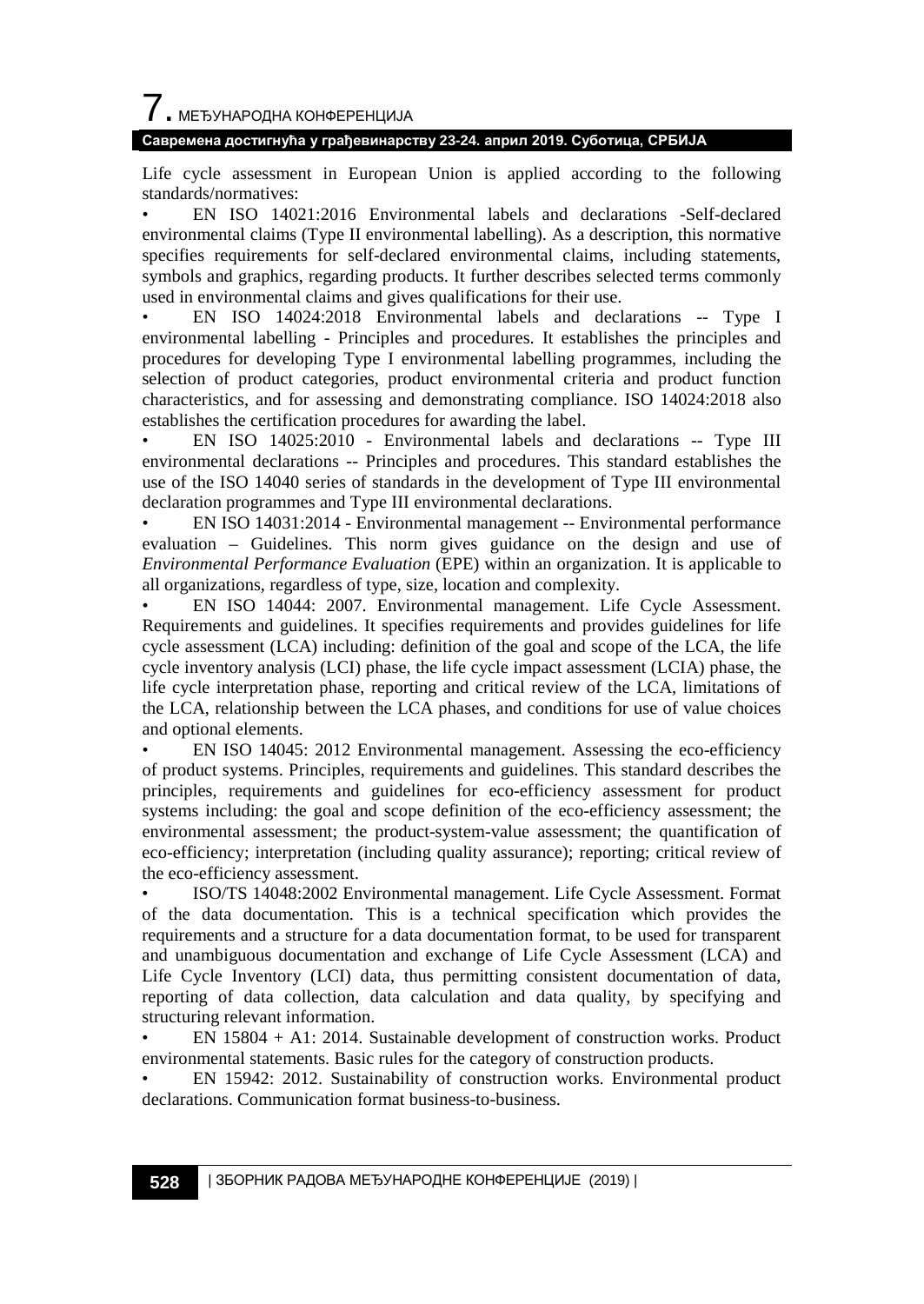## $7<sup>th</sup>$ INTERNATIONAL CONFERENCE

**Contemporary achievements in civil engineering 23-24. April 2019. Subotica, SERBIA**

• EN ISO 14040:2007 - Environmental management — Life cycle assessment — Principles and framework

### **3. LCA LEGISLATION IN BUILDING SECTOR**

Being one of the biggest consumer of materials and nonrenewable energy, the construction sector became a very important subject when talking about the entire cycle of a structure (mostly the materials used in the process) from the extraction of raw materials to disposal and it's negative effects over the environment. In order to reduce them, it must be considered the aspects of sustainability concept through a sustainable development. Life Cycle Assessment (LCA) is thought of as being the best tool for assessing sustainability in construction industry.[6]

The need of applying the sustenability approach in building field, imposed a reglementations in labeling of the poducts. Thus appeared the concept od ECO labelling. The EU Ecolabel is an evaluation/communication instrument developed by the European Commission during the last 20 years to support 'business to consumers' environmental initiatives. Ecolabel is a 'Type I' environmental label, according to the ISO 14020 classification and is intended to be a voluntary market tool for promoting environmental excellence in products and services in a rigorous and standardised way.

The scientific reliability of the EU Ecolabel is based on the use of the life cycle assessment methodology (LCA) for establishing the environmental criteria used in assessing products.

In practice, the EU aims to break down the link between economic growth and environmental degradation. To this end, several strategies have been proposed and remain under continuous improvement:

- promotion of environmental innovations at industrial level;
- promotion of information about environmental friendly technologies;
- encouragement of green public procurement;
- developing and promoting the Ecolabelling of products and services.

The environmental labels (identified as 'Type I' by ISO 14020) and the environmental product declarations (or EPD, identified as 'Type III' by ISO 14025) are tools that enable the identifycation of products or services which offer reliable information on environmental impact throughout their life cycle, from the extraction of raw material through production, use and disposal. However, the EU Ecolabel differs from the EPD as it guarantees environmental excellence as defined by the European Commission.

The construction and building materials sector can only be partially affected by the EU Ecolabel. It is therefore important to make information available about the products used in construction and the general construction criteria and management which will minimise environmental impact in terms of resources consumed, emissions and waste produced during the operational life of the structure.

The traceable product and service groups belonging to this sector are:

- coverings (wooden, hard, textiles);
- indoor and outdoor paints and varnishes;
- tourist accommodation;
- office buildings;
- road construction;[2]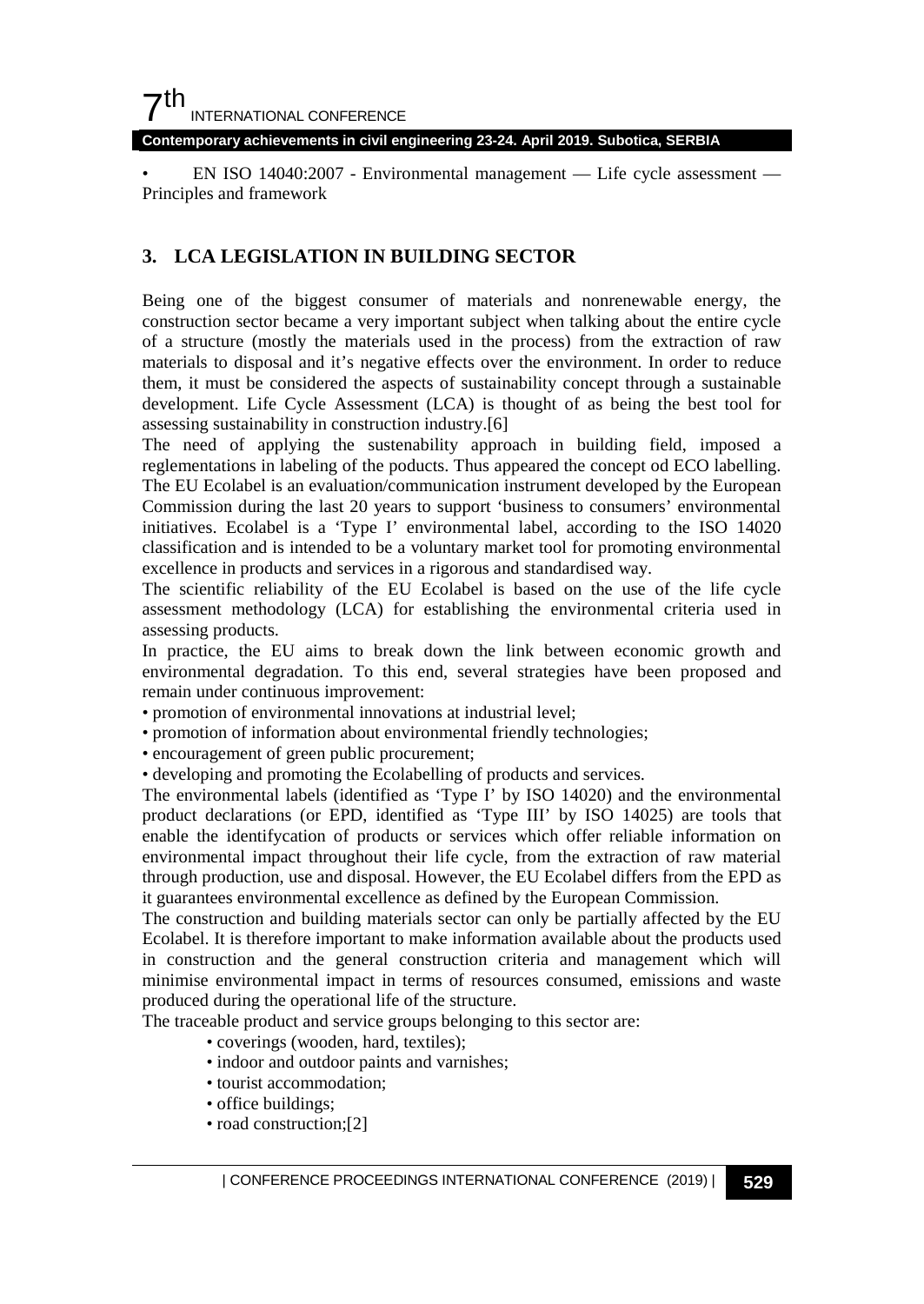# 7. МЕЂУНАРОДНА КОНФЕРЕНЦИЈА **Савремена достигнућа у грађевинарству 23-24. април 2019. Суботица, СРБИЈА**

In the open market there are an increasing number of Ecolabel associations (figure 3), many of them having the same role in the declaration of the ECO friendly of a material. Thus it appears the need of standardize and group of the associations in order to have a clear legislation in the authorization process – in the future normatives there is the need of imposing new / environmentally friendly materials.



*Figure 3 – Some of the eccollabels associations* 

## **4. CONCLUSIONS**

In the building sector, the sustainability approach is an undergoing process with the increasing need of building material certification. The EU standards are having requirements regarding the Ecolabelling of the building materials as a product. However the certification process remains an issue, as soon as there are few regulations regarding the approvals of the certifying associations. With an open market, the main problem is